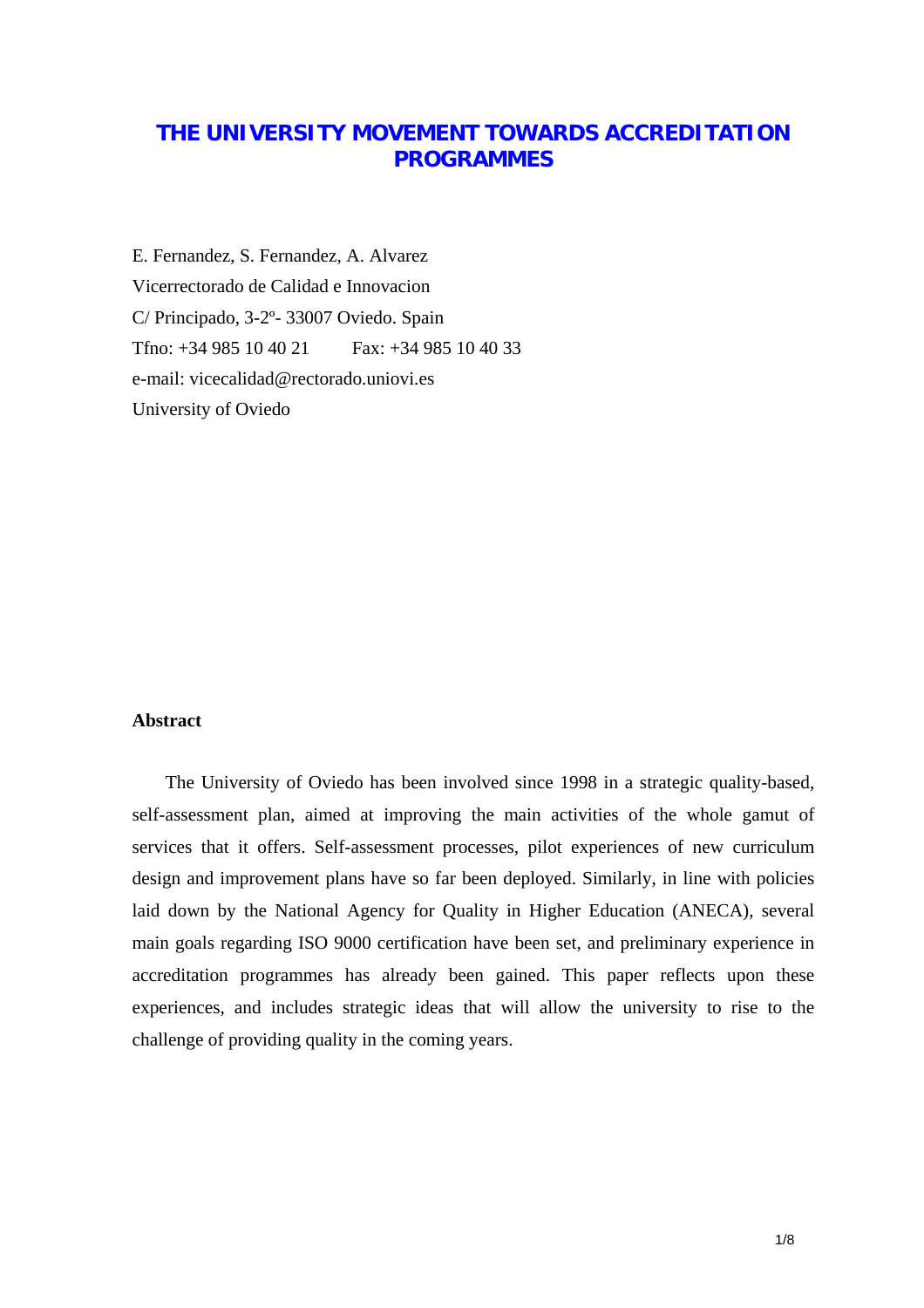#### *1. Introduction*

Over the last decade, activities intended to introduce quality management into the university system have systematically been launched in different countries of the European Union. This drive towards quality has gradually filtered through into different sectors, and today - basically in response to society's ever-growing demand for greater transparency, efficiency and levels of service in the public and private sector alike - administration, health and education services, alongside others, all work in line with criteria and objectives that are closely linked to the provision of quality.

The policies of Ministries of Education, and particularly of the universities, have been drawn up based on dedicated plans to be implemented over several years, on awareness raising and on launching actions within the framework of what has come to be called the process of institutional assessment.

In Spain, the I PNECU Plan (1996-2001) was first launched and then superseded by the II Plan de Calidad de las Universidades 2001-2006 (the University Quality Plan), focusing on an all-encompassing, overall approach of assessment-improvementreassessment in Centres, Departments and Services in the fields of teaching, research and management.

### *2. From Self Assessment towards Certification/Accreditation*

The self-evaluation process mentioned above, which includes external Committees (i.e. peer assessment) fulfils its role insofar as awareness raising and setting out on the road towards delivering quality is concerned. However, criteria and methodologies that provide for progress by building upon earlier actions still need to be implemented, given the longterm nature of the whole process. Certification and accreditation were viewed as two ways towards the final goal.

| <b>The Evaluation Concept</b> | <b>The Certification Concept</b> | <b>Accreditation Concept</b>  |
|-------------------------------|----------------------------------|-------------------------------|
| Better Quality " per se"      | Assessment of processes          | Assessment of results         |
|                               | Services / Management /          |                               |
|                               | <b>Quality Management System</b> |                               |
| Analyse processes, pinpoint   | Voluntary, On going,             | Based on competence-based     |
| problems, offer solutions     | cyclical                         | standards                     |
|                               |                                  |                               |
| Teaching staff (researchers,  | Binary outcome (approved/        | Guarantees that a             |
| lecturers, management)        | Not approved)                    | qualification reaches a given |
|                               |                                  | level.                        |
|                               | Public accountability,           | Obligatory,<br>temporary,     |
|                               | marketing, more funding          | cyclical                      |
|                               | Improvement in quality in        | <b>Binary</b><br>outcome      |
|                               | the Unit that has been           | (approved/not approved)       |
|                               | approved or certified            |                               |
|                               | Greater efficiency and           |                               |
|                               | efficacy of processes            |                               |
|                               | The ISO 9000 Approach?           |                               |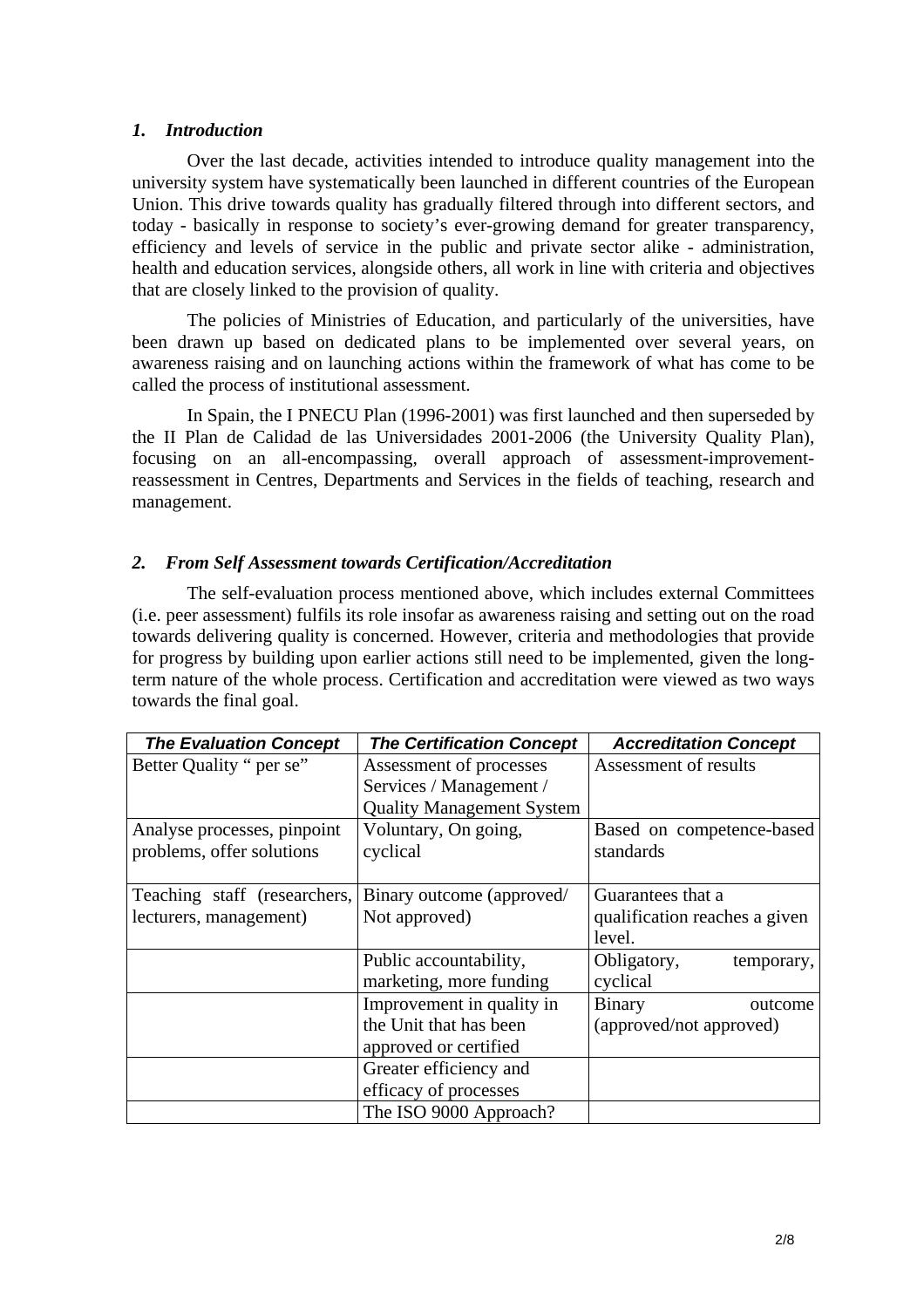The experiences of certification that are described involve Centres and Units, which are usually certified under the ISO 9000 model. As for accreditation, the greatest experience to date is with USA accreditation agencies (ABET; Philadelphia, etc.), Central American universities and some European universities



*Figure 1. Self Assessment, certification, accreditation, improvement* 

Figure 1 illustrates the relationship between self-assessment, certification and accreditation, and highlights how continuous improvement underlies the models, reflecting state-of-the-art thinking as regards quality and excellence.

In order to guarantee success, both certification and accreditation methodologies should be process-driven; management should be seen as an all-encompassing issue; requirements that must be met by all stakeholders should be laid down, forming a chain of values that stretches to the end-user, society as a whole (figure 2).



*Figure 2. The Process-based Approach. The chain of values leading to society as a whole.*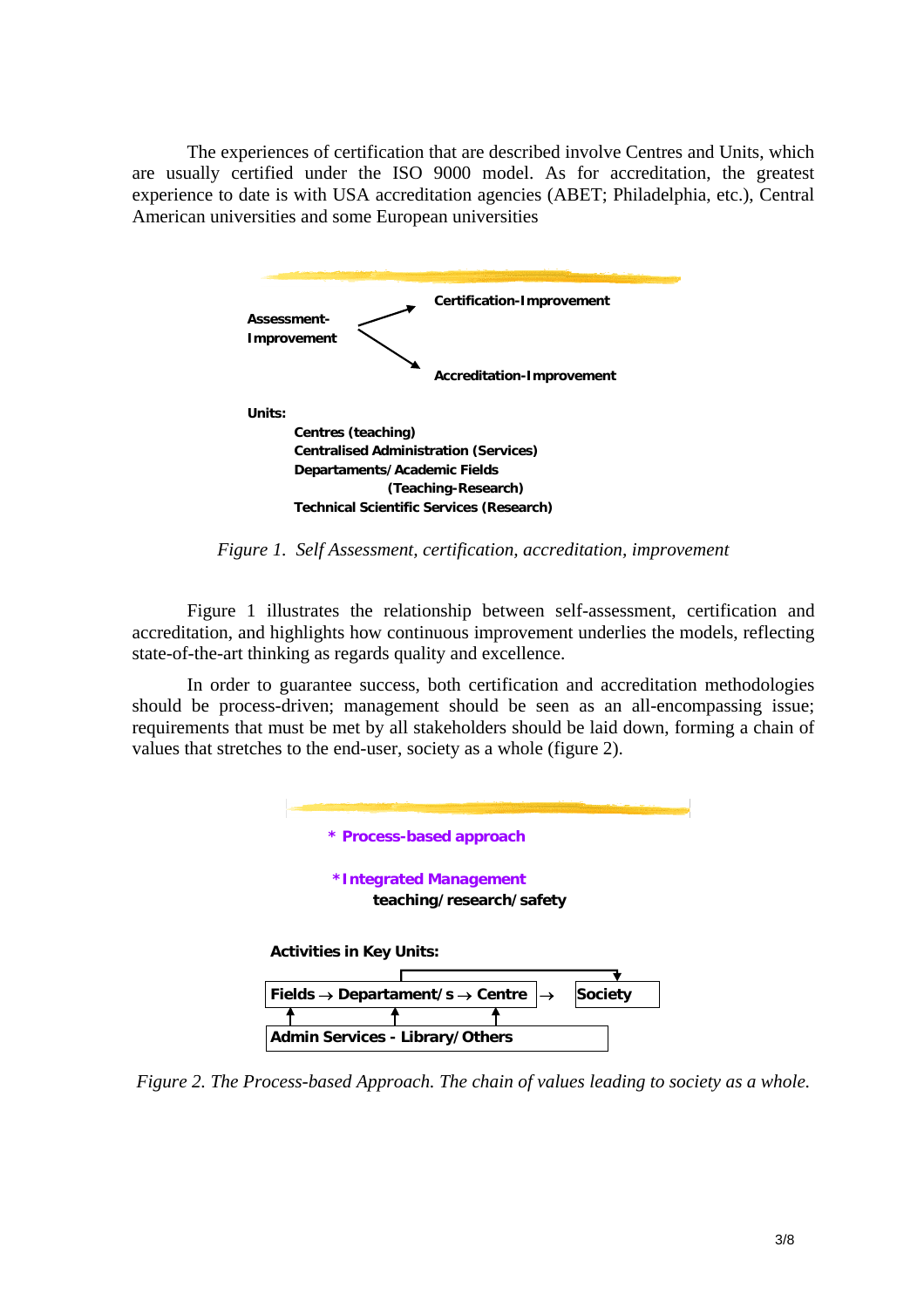This approach involves a new understanding of academic hierarchies and of the relationships between Departments, Centres, and Service or Support Units, since processes extend well beyond the scope of any single field of responsibility. In this respect, it should be noted that dialogue and communication aimed at specifying and defining different roles in different scenarios are therefore paramount to success. This approach in turn leads to a change in motivation and participation levels amongst teachers, administrative staff and students alike.

#### *3. The work of the University of Oviedo's Vice-Chancellor for Quality and Innovation.*

The University of Oviedo made a timid start in the field of quality-promoting experiences when it implemented the experimental plan from the *Consejo de Universidades* (the Universities Council) back in 1993. This start, which involved such Courses as Chemistry, was then fleshed out in the so-called Plan Nacional de Evaluación de la Calidad de las Universidades Españolas (PNECU), which incorporated the degree of Geology and academic qualifications in Industrial Engineering, Computer Engineering and Business Studies in 1999 (for the 99/00 academic year). The creation of the Vice-Chancellor for Quality and Innovation in June of the year 2000 was a watershed. The new policy on issues involving quality laid down the following guidelines:

- 1. To consolidate the self-assessment model in line with the *Consejo de Universidades* model (the University Council model).
- 2. To set up a quality plan for imparting courses leading to new qualifications.
- 3. To encourage greater awareness of the issue of quality by strengthening the role of certification and accreditation.
- 4. To launch the General Poll on Education.
- 5. To analyse the data relating to academic performance in each individual subject for all courses.
- 6. To publish the University of Oviedo Teaching Guidebook, for the use of all centres.

#### *3.1. The Self-Assessment process*

Ten courses involving 105 lecturers, 28 students and 13 administrative staff on the Internal Committees, alongside 38 members of the ten External Committees – were evaluated during the 2000/2001 academic year. A report on the whole project was presented to the *Consejo de Universidades* (the Universities Council) in January 2002. The report stressed the following main ideas:

- From an entirely formal viewpoint there was 100% adherence to what had been planned.
- Every Centre presented an improvements plan. The Vice-Rectorship for Quality and Innovation financed from 2002 onwards a maximum of four directions for improvement that were considered to be top priority.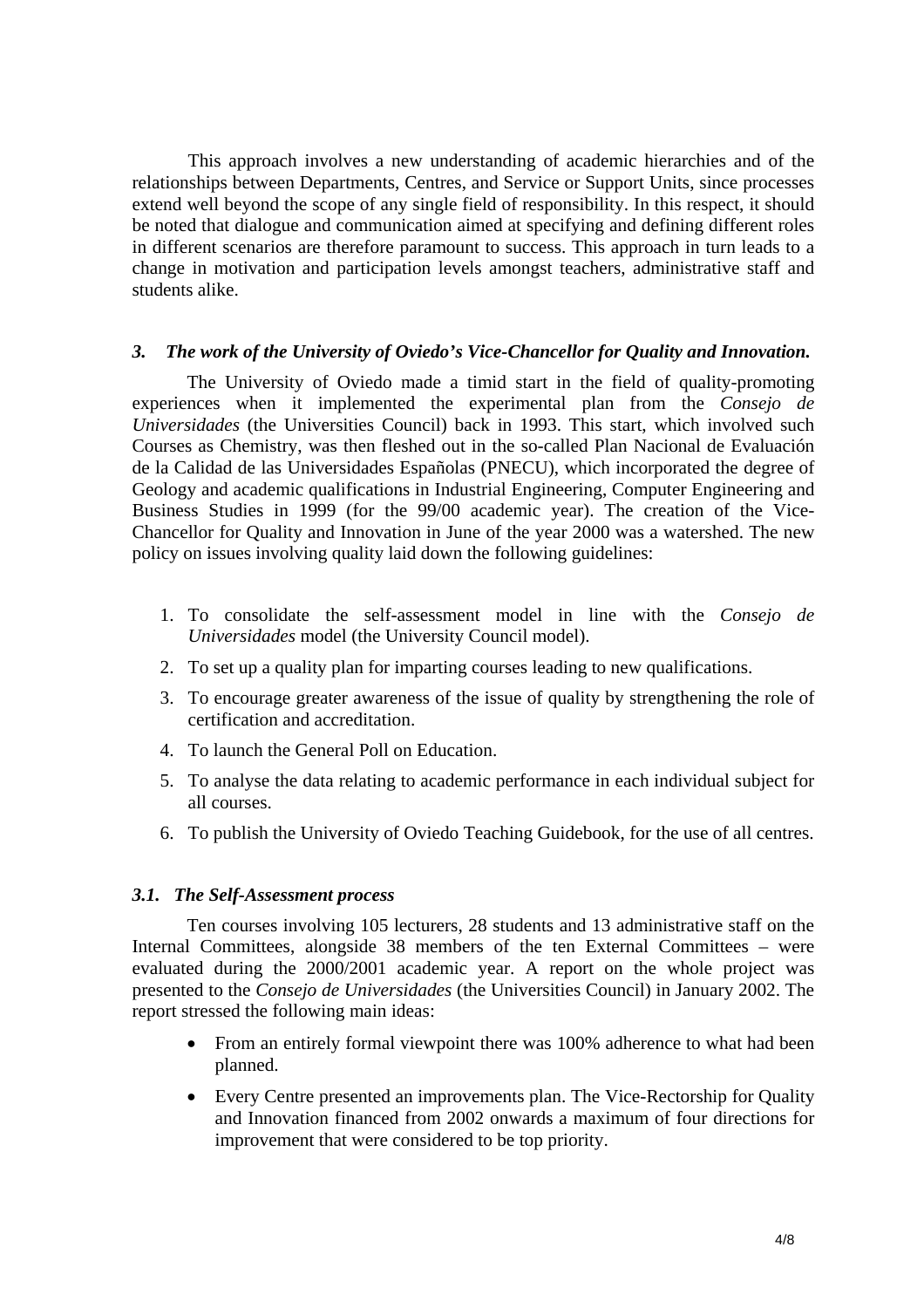- The assessment strategy is important as a diagnostic tool applied to the Unit that is assessed. However, it does require encouragement and stimulus – basically through improvement projects - for its effects to be long ranging and longlasting.
- In this respect, the policies of several centres, led in exemplary fashion by their quality-sensitive management teams, merit being singled out for mention.

## *3.2. The Quality Plan for new courses and qualifications.*

The groundwork was done on the course leading to a qualification as a Telecommunications Engineer, first offered at the University of Oviedo for the 2000/2001 academic year. In view of the peculiarities of this course – it had 68 first-year students, no previous experience as it has only just been incorporated, and was taught at a Polytechnic School that had previously taken part in self-assessment plans for two other courses (Industrial Engineering and Computing) – a pilot project relating to quality was deemed to be opportune. A Quality Committee of first year lecturers and student representatives was thus convened, with a one hour a week timetable and a brief to coordinate the following factors:

- a) Coordination of subject programmes
- b) Examinations to mirror course content.
- c) Clarity of exam correction criteria
- d) Strengthening of the tutorial role.

The project has also run this academic year, 2001/2002, and has included secondyear students. The main conclusions are:

- 1. Both academic staff and students alike view the Quality Committee positively.
- 2. The activities carried out have led to improved coordination and better academic performance amongst students with very high University entrance examination marks.
- 3. Maintaining the plan requires a major effort, and rests upon the voluntary initiative of the teaching staff.
- 4. The experience is being off-loaded onto other new courses as they become available, with a more limit degree of success.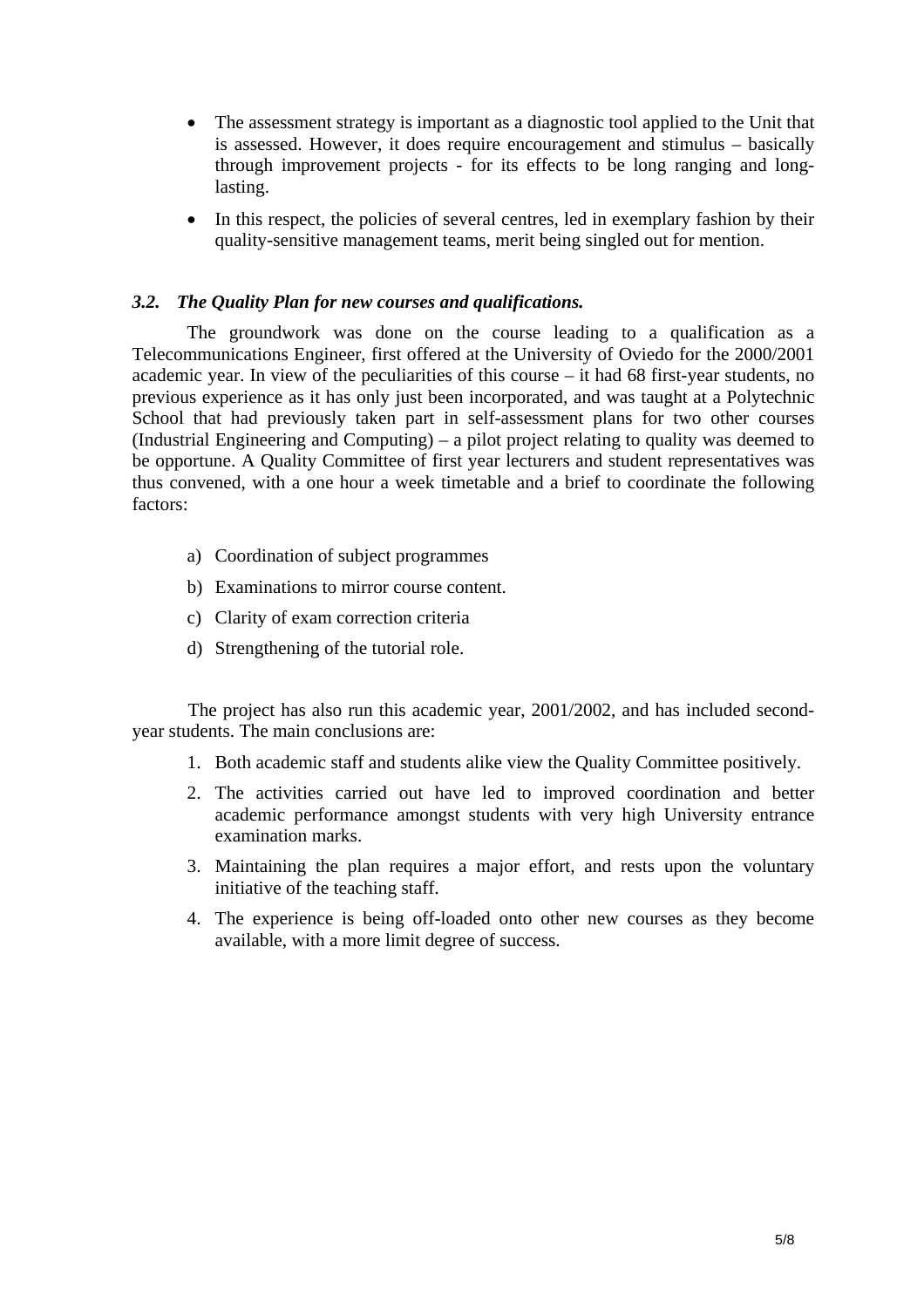#### *3.3. Encouraging awareness*

In an attempt to raise awareness as regards the issue of quality, the *Unidad Técnica de Calidad* (The Technical Unit for Quality) has made the following documentation generally available:

- A Book introducing the Technical Unit for Quality
- A triptych on the University of Oviedo's six-year Plan for Quality in the **Universities**
- A triptych on Improvement Plans
- Final reports on the courses evaluated under the 1999 and 2000 PNECU Quality Plans

# *3.4. The General Poll on Education*

This new teaching assessment process was launched as a pilot project for four courses for the 2000-2001 academic year. One spin-off of its satisfactory outcome is that the decision has already been taken for it to be extended to cover all courses for this academic year.

The General Poll on Education is intended to provide information on the satisfaction of students and academic staff. Results will be forwarded to teaching staff, Departments and Centres. Measures to encourage better teaching will be gradually specified and defined in the next few years in the light of the implications of the poll results.

### *3.5 Academic performance.*

A report on academic performance has been made for the 2001-2002 academic year, it provides graphs and tables, showing:

- Additional time required by students to finish the course.
- The evolution of the number of students finishing the course within the projected course length.
- Success rates / pass rates.

### *3.6 Teaching Guides*

The 2000/2002 academic year witnessed the first teaching guide for all the University's centres. It was published as both hard copy and on CD-Rom, and was handed out free to all students.

Its content covers: general organisation, general Information about the School/ Faculty, how teaching is organised, Subject Programmes, Further information about the Centre, The same format for subjects.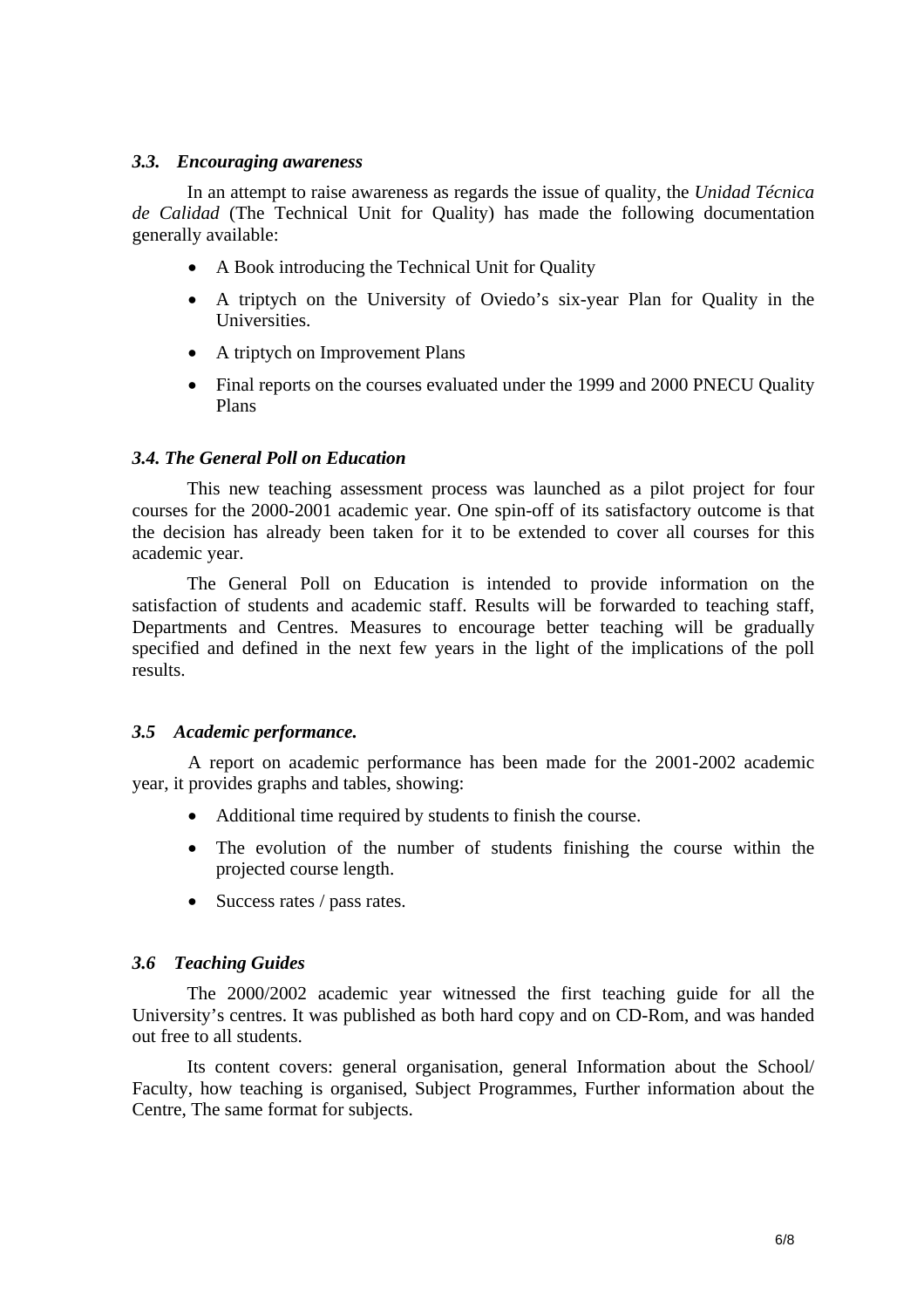### *4. Quality Management Techniques*

All of the initiatives undertaken by the Vice-Chancellor are informed by in-house planning and assessment, by interactive communication between stakeholders on the different self-assessment committees, and by an external link with recognised, well established certification organisations.

# *4.1. Planning and Assessment*

Planning and assessment follows the process management model in the ISO 9000 Standards for the year 2000.

Our approach views processes in terms of added value, organising a general map of these processes, which is backed up by flow charts and well-documented description.



*Figure 3.- A Map of the Processes of the University of Oviedo's Vice-Chancellor for Quality and Innovation* 

# *4.2. 'Common Grounds'*

The difficulties involved in holding face-to-face talks between quality leaders in the different centres because of the considerable workload that university teaching staff face led us to organise computer-based 'Common Grounds', where information of common interest is permanently stored. Our Technical Unit at present handles the following processes using these 'common grounds' on the University's Internal Website Institutional Assessment, Improvement Plans and Certification and Accreditation,